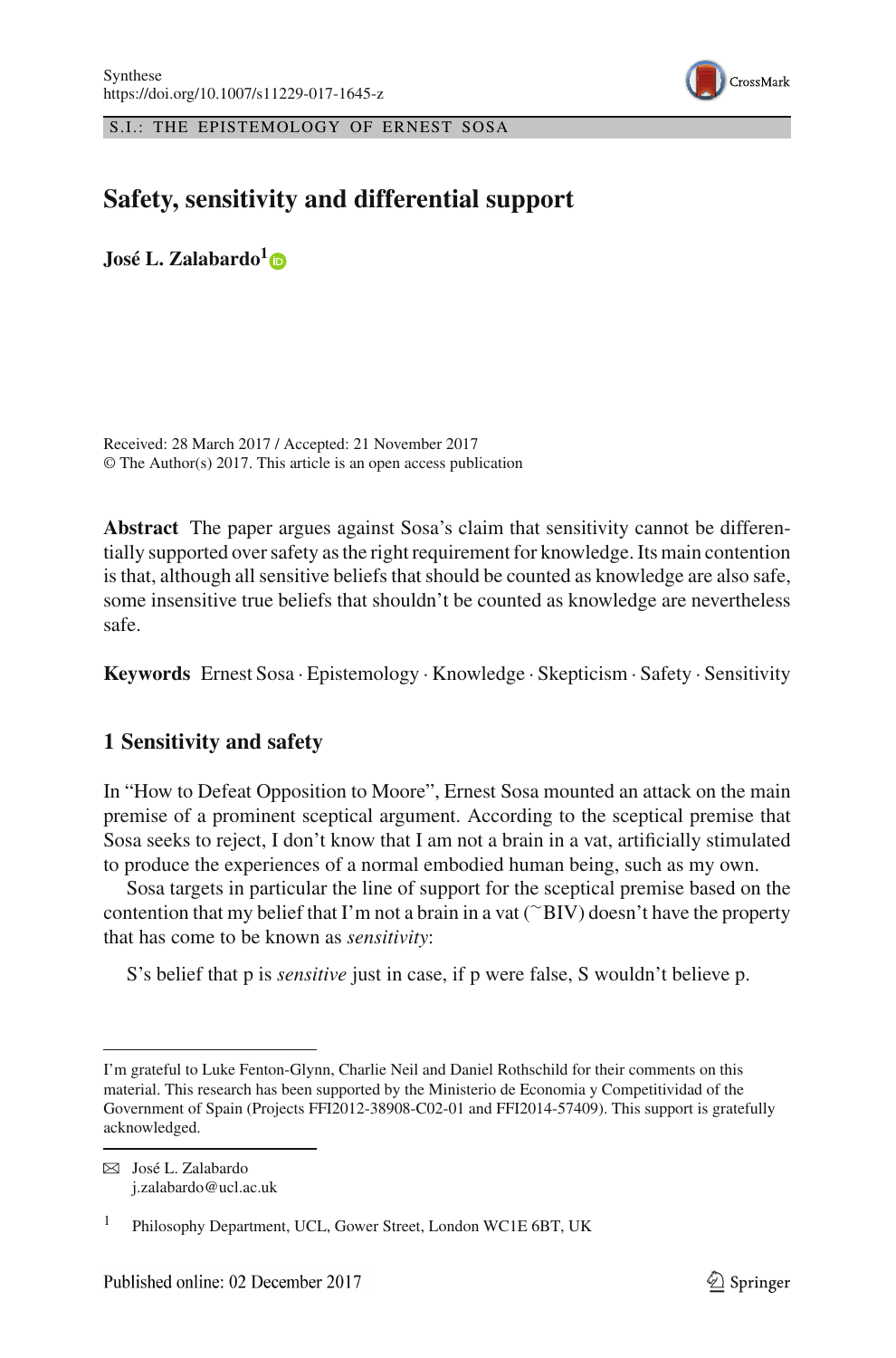Sosa accepts that my belief in ∼BIV is not sensitive, but he takes issue with the claim that sensitivity is a necessary condition for knowledge. He advocates replacing sensitivity with its contrapositive, to which he refers as *safety*:

S's belief that p is safe just in case, if S believed p, p would be true.

My belief in <sup>∼</sup>BIV, Sosa argues, is safe. Hence replacing sensitivity with safety as a necessary condition for knowledge would deprive the sceptic's main premise of this line of support.

Sosa sketches a line of reasoning which, if successful, would establish the conclusion that "one cannot differentially support sensitivity as the right requirement" (Sos[a](#page-9-0) [1999:](#page-9-0) p. 146). According to this conclusion, every virtue that can be claimed for sensitivity as a necessary condition for knowledge would be matched by conferring this status on safety instead. My interest in this claim here is restricted to its extensional aspects—to the view that the safety condition gets the extension of the concept of knowledge right wherever the sensitivity condition gets it right. I am going to refer to this thesis by saying that safety *dominates* sensitivity, or as *domination*. Domination can be formulated as the following two claims:

D1 If a belief that has the status of knowledge is sensitive, then it is also safe. D2 If a true belief that doesn't have the status of knowledge is insensitive, then it is also unsafe (unless it exhibits a shortcoming that would deprive it of the status of knowledge independently of its modal profile).

According to D1, the safety requirement doesn't exclude from the extension of knowledge any belief that shouldn't be excluded, unless the sensitivity requirement does so too. According to D2, the safety requirement excludes from the extension of knowledge every belief that should be excluded, unless the sensitivity requirement doesn't exclude it either. The parenthetical qualification in D2 is needed because no modal condition, including sensitivity as well as safety, can be expected on its own to be a sufficient condition for knowledge. Sensitive and/or safe true beliefs could be excluded from the extension of knowledge by other shortcomings, as, for example, the possession by the subject of strong (misleading) evidence against her belief.<sup>1</sup> Since this qualification will have to be accepted by the sensitivity theorist no less than by the safety theorist, we can say that if D1 and D2 hold, then, from an extensional point of view, the sensitivity requirement is no better than the safety requirement.

I'm going to argue that D1 is true, but D2 is false, and hence that domination fails. There is one respect in which the sensitivity requirement is superior to the safety requirement. Some beliefs that should be excluded from the extension of knowledge fail the sensitivity test but pass the safety test, even though they don't exhibit any non-modal shortcomings.

<span id="page-1-0"></span><sup>&</sup>lt;sup>1</sup> I am indebted on this point to an anonymous referee for this journal.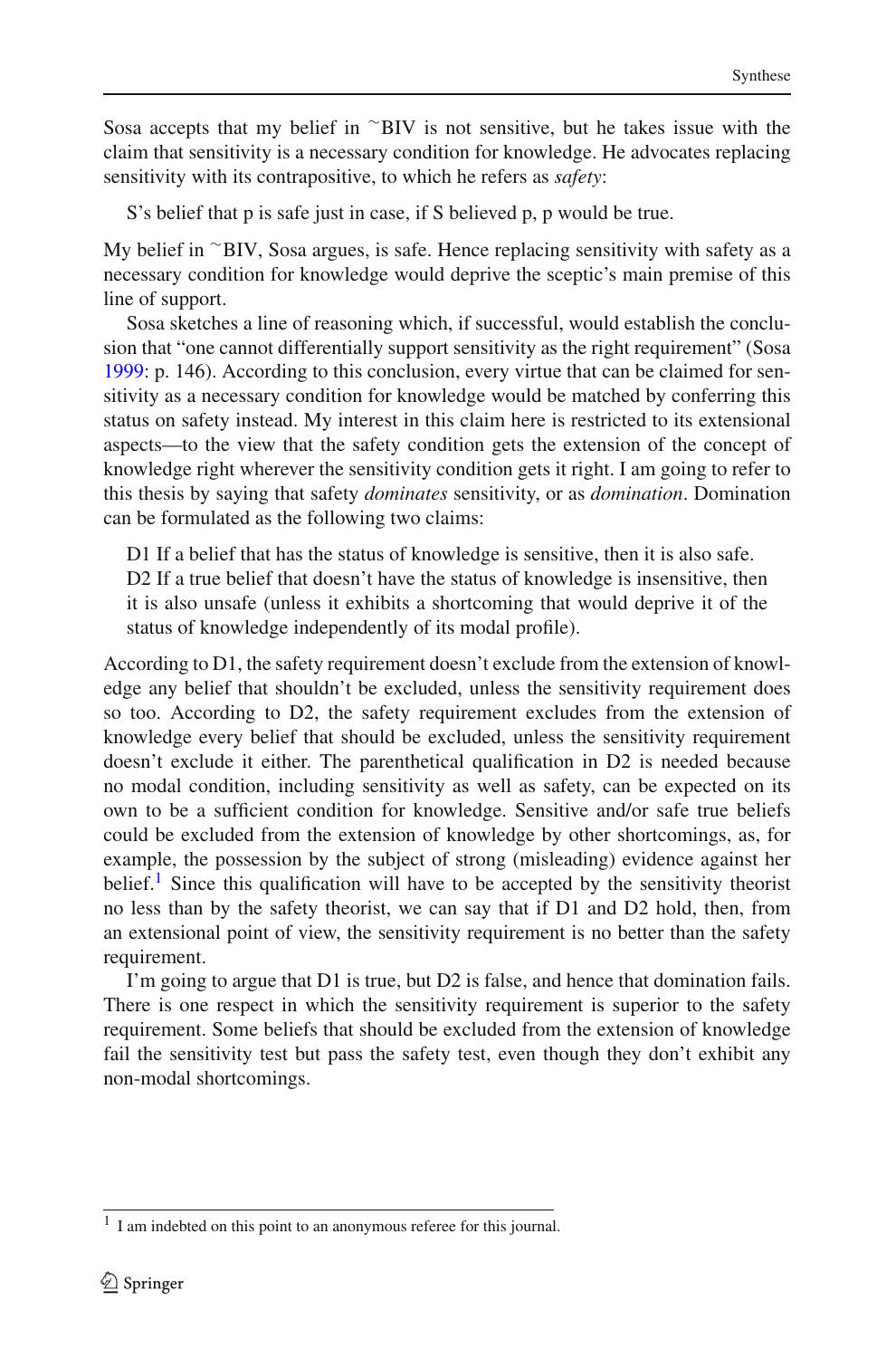## **2 From sensitivity to safety**

In this Sect. [1](#page-0-0) want to address the question whether there can be, contrary to D1, instances of knowledge that are sensitive but unsafe. We can see what this kind of case would look like if we translate the sensitivity and safety subjunctives to the possibleworld idiom. The standard translation key goes as follows, with  $p \rightarrow q$  representing the subjunctive conditional, *if p obtained, then q would obtain*:

K1:  $p \rightarrow q$  is true just in case in all the worlds<sup>[2](#page-2-0)</sup> in which p is true that are at the shortest distance from actuality q is also true.<sup>3</sup>

Using this key, sensitivity is rendered as:

S's belief that p is sensitive just in case, in all the worlds in which p is false that are at the shortest distance from actuality, S doesn't believe p.

Applying this translation key to the safety requirement produces an unwelcome result. It gives us:

S's belief that p is safe just in case, in all the worlds in which S believes p that are at the shortest distance from actuality, p is true.

This is not what we want. If S believes that p, then the nearest world in which S believes that p is the actual world.<sup>[4](#page-2-2)</sup> Hence S's belief that p will be safe just in case it is true: every true belief will be safe. This renders safety completely ineffectual as a necessary condition for knowledge.

Sosa gets around this problem by using a different translation key for safety one that seems better suited to subjunctives with true antecedents. It requires that the consequent of the conditional should be true, not only in the actual world, but also in every world in which the antecedent is true lying no further than a certain fixed distance d from actuality:

K2:  $p \rightarrow q$  is true just in case in every world in which p is true that is at a distance of d or less from actuality, q is also true.

Using this translation key, safety becomes the following non-trivial condition:

S's belief that p is safe just in case, in every world in which S believes p that is at a distance of d or less from actuality, p is true.

<span id="page-2-0"></span><sup>&</sup>lt;sup>2</sup> My use of the plural here is meant to accommodate the possibility that there are multiple p-worlds that are equally distant from actuality, with no p-world being closer. On this point, see (Lewi[s](#page-9-1) [1986b](#page-9-1): pp. 6–7).

<span id="page-2-1"></span><sup>&</sup>lt;sup>3</sup> Construing world similarity as a distance facilitates exposition. Similar points could be made on the more plausible construal of the notion as a partial ordering. The notion of world similarity raises important problems that might undermine its usefulness in the formulation of conditions on knowledge. See, for example, (Kmen[t](#page-9-2) [2006\)](#page-9-2). Here I'm going to leave these difficulties to one side.

<span id="page-2-2"></span><sup>&</sup>lt;[s](#page-9-1)up>4</sup> See David Lewis's strong centering assumption (Lewis [1986b\)](#page-9-1).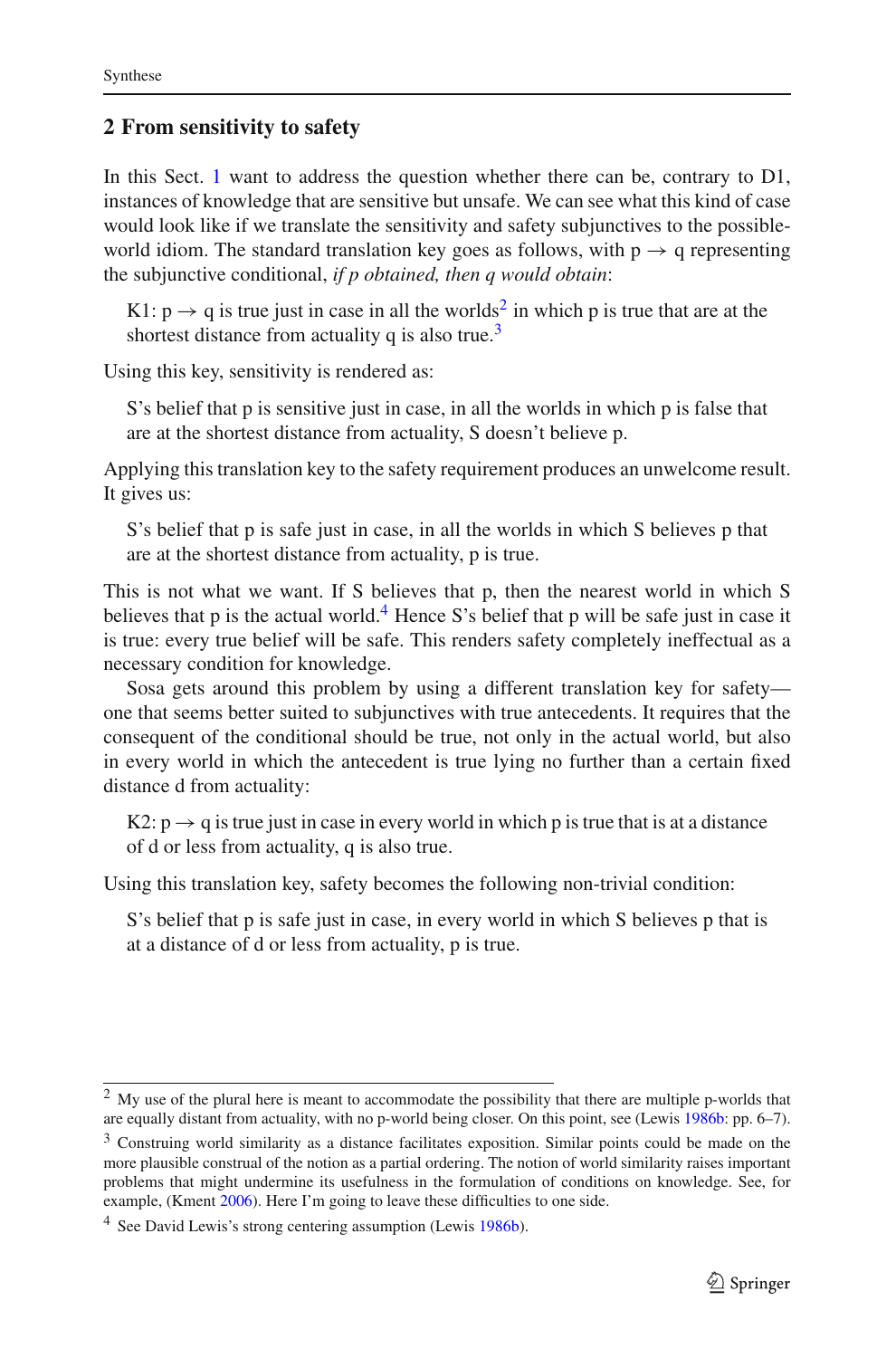S's true belief that p will still be unsafe if there are nearby worlds (i.e. at a distance of d or less) in which S falsely believes p[.5](#page-3-0)

We are now in a position to consider what an instance of knowledge that's sensitive but unsafe would look like. It would have to have as its content a (true) proposition that's false in worlds at a distance of d or less. In order to be sensitive, in the ∼p-worlds at the shortest distance from actuality, S would not believe p, but in order to be unsafe, there would have to be other ∼p-worlds, further away than the nearest ones, but still at a distance of d or less, in which S believes p.

We can easily describe true beliefs with these features. Suppose, for example, that I'm looking at a vase on a stand that could easily not be there. In normal circumstances, my true belief that there is a vase on the stand will be both sensitive and safe. It will be sensitive because in the nearest worlds in which the vase is not there I don't believe that it is, and it is safe because in all the nearby worlds in which I believe the vase is there it is actually there. But suppose now that the stand is rigged with a holographic projector connected to a thermostat in the following way: if the vase is not there and the temperature is 19C or more, it produces a perfectly convincing hologram of the vase. If the temperature is less than 19C no hologram is produced. Suppose also that, as a matter of fact, the temperature is 18C. Notice first that this circumstance wouldn't undermine the sensitivity of my belief. Assuming that the presence of the vase has no significant effect on the temperature of the room, in the nearest worlds in which there is no vase on the stand I don't believe that there is a vase on the stand, since in those worlds the temperature is 18C, as in the actual world, and hence there is no hologram. However, my belief will no longer be safe, since there are fairly close possible worlds—those in which the temperature is just a bit higher in which I believe falsely that there's a vase on the stand, since I'm fooled by the hologram.[6](#page-3-1)

I think that cases of this kind are clear instances of sensitive but unsafe true belief, as the notions have been formulated.<sup>[7](#page-3-2)</sup> However, this doesn't by itself make them counterexamples to D1. This would require, in addition, that we can intuitively recognise these cases as instances of knowledge. On this point, the examples fall short. It seems to me that in these cases our intuitions are pulled in both directions, and are not sufficiently robust to adjudicate the fate of D1.

I want to suggest, however, that the point is moot, since the kind of case under discussion is only made possible by a policy for translating subjunctives into the language of possible worlds that is highly questionable. The problem concerns the decision to use different translation keys for sensitivity and safety. This could only be

<span id="page-3-0"></span><sup>5</sup> Notice that on this construal of the notion of safety, the distance d is fixed and the same for every proposition, irrespective of whether the d-sphere contains any worlds, other than the actual world, in which S believes that p. If there are no such worlds, the S's true belief that p will be (trivially) safe.

<span id="page-3-1"></span><sup>6</sup> In order for the nearest worlds in which there is no vase on the stand and the temperature is 19C to be further away from actuality than the nearest worlds in which there is no vase on the stand but the temperature is 18C, in the world-similarity relation approximate similarity of particular fact has to count for something. This is allowed, but not required, by Lewis's criteria (Lewi[s](#page-9-3) [1986a:](#page-9-3) pp. 47–48). We could easily describe examples that aren't subject to this proviso.

<span id="page-3-2"></span> $<sup>7</sup>$  This is so on the plausible assumption that the distance from actuality of the nearest worlds in which</sup> there is no vase on the stand and the temperature is 19C isn't greater than d.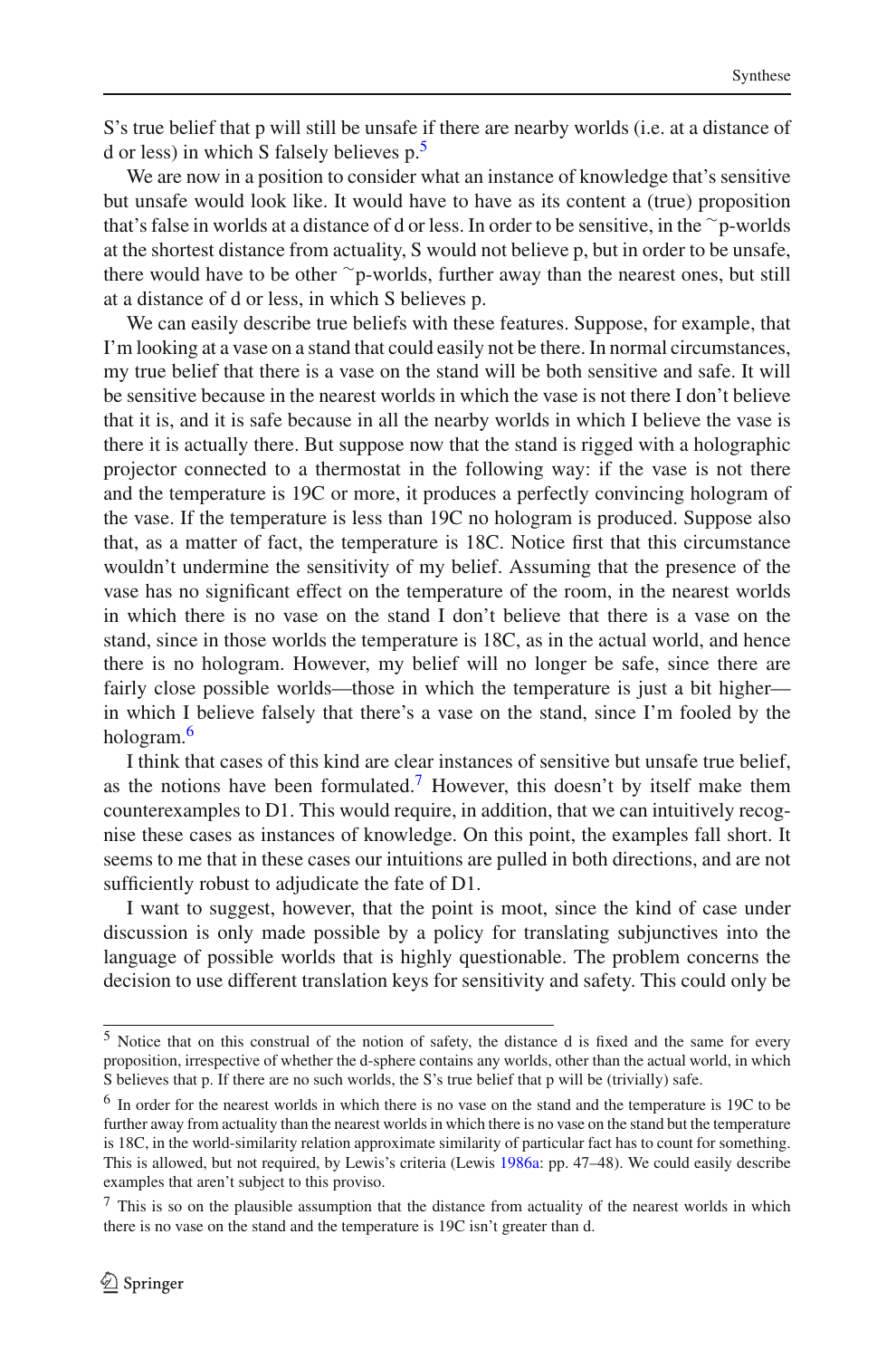justified on the grounds that, in the cases that interest us (true belief), the antecedent of the sensitivity subjunctive will be false but the antecedent of the safety subjunctive will be true. But it seems wrong to make the truth conditions of a subjunctive depend on the truth value of its antecedent. Take, for example, the subjunctive "if the currency were devalued, interest rates would go up". On the current proposal, if the currency is actually devalued, the truth of the subjunctive will require interest-rate rises, not only in actuality, but also in the range of conditions obtaining in all the worlds at a distance of d or less in which the currency is devalued, e.g. at a range of levels of taxation, inflation, etc., but if the currency is not devalued, it would suffice for the truth of the subjunctive that interest rates go up in the specific circumstances obtaining in the nearest worlds in which the currency is devalued, e.g. with the precise levels of taxation, inflation, etc. present in those worlds. I find this counterintuitive. If, in order to avoid making safety redundant, we look at a wide range of worlds to determine the truth value of the subjunctive, we need to apply the same approach to sensitivity.

For every contingent proposition p, let CT(p) denote the distance from actuality of the closest world in which p is true. With the help of this function, we can easily formulate a translation key that yields the intended results:

K3:  $p \rightarrow q$  is true just in case in every world in which p is true that is at a distance of  $CT(p) + d$  or less from actuality, q is also true.<sup>[8](#page-4-0)</sup>

For subjunctives with true antecedents, K3 yields the same translations as K2, since  $CT(p)=0$  whenever p is true. Hence the notion of safety for actually obtaining beliefs remains unchanged. However, for subjunctives with false antecedents, the translations generated by K3 differ from those generated by K1. Sensitivity is now formulated as:

S's belief that p is sensitive just in case, in every world in which p is false that is at a distance of  $CT(\gamma p) + d$  or less from actuality, S doesn't believe p.<sup>9</sup>

On this rendition, in order for S's belief that p to be sensitive, S needs to refrain from believing p, not only in the nearest ∼p-worlds, but also in every other ∼p-world lying at a distance of no more than d beyond these.<sup>10</sup> On this construal, sensitivity is harder to achieve.

<span id="page-4-0"></span><sup>8</sup> This construal of subjunctives is at odds with the standard Stalnaker-Lewis analysis of counterfactuals, which makes the truth-value of a counterfactual depend only on the truth value of the consequent in the nearest worlds in which the antecedent is true, along the lines of K1 (Lewi[s](#page-9-4) [1973;](#page-9-4) Stalnake[r](#page-9-5) [1968\)](#page-9-5).

<span id="page-4-1"></span><sup>9</sup> Notice that this definition has no application to necessarily true propositions. If p is necessarily true, then CT yields no value for ∼p. This explains why, as Nozick noticed, the sensitivity constraint doesn't exclude any belief in a necessary truth from the extension of knowledge (Nozic[k](#page-9-6) [1981:](#page-9-6) p. 186).

<span id="page-4-2"></span><sup>&</sup>lt;sup>10</sup> Robert Nozick seems to endorse this kind of construal, although his statements to this effect are less clear than one would wish. He explicitly endorses an approach along these lines in the case of adherence. He takes S's (true) belief that p to be adherent if "[h]e believes that p for some distance out in the p neighborhood of the actual world" (Nozic[k](#page-9-6) [1981:](#page-9-6) p. 176). He then suggests that sensitivity is to be treated in the same way: "similarly, condition 3 [sensitivity] speaks not of the whole not-p neighborhood of the actual world, but only of the first portion of it" (Nozic[k](#page-9-6) [1981:](#page-9-6) p. 176). If we assume that this first portion may contain worlds that are further away from actuality than the nearest not-p worlds, then this construal of sensitivity is Nozick's.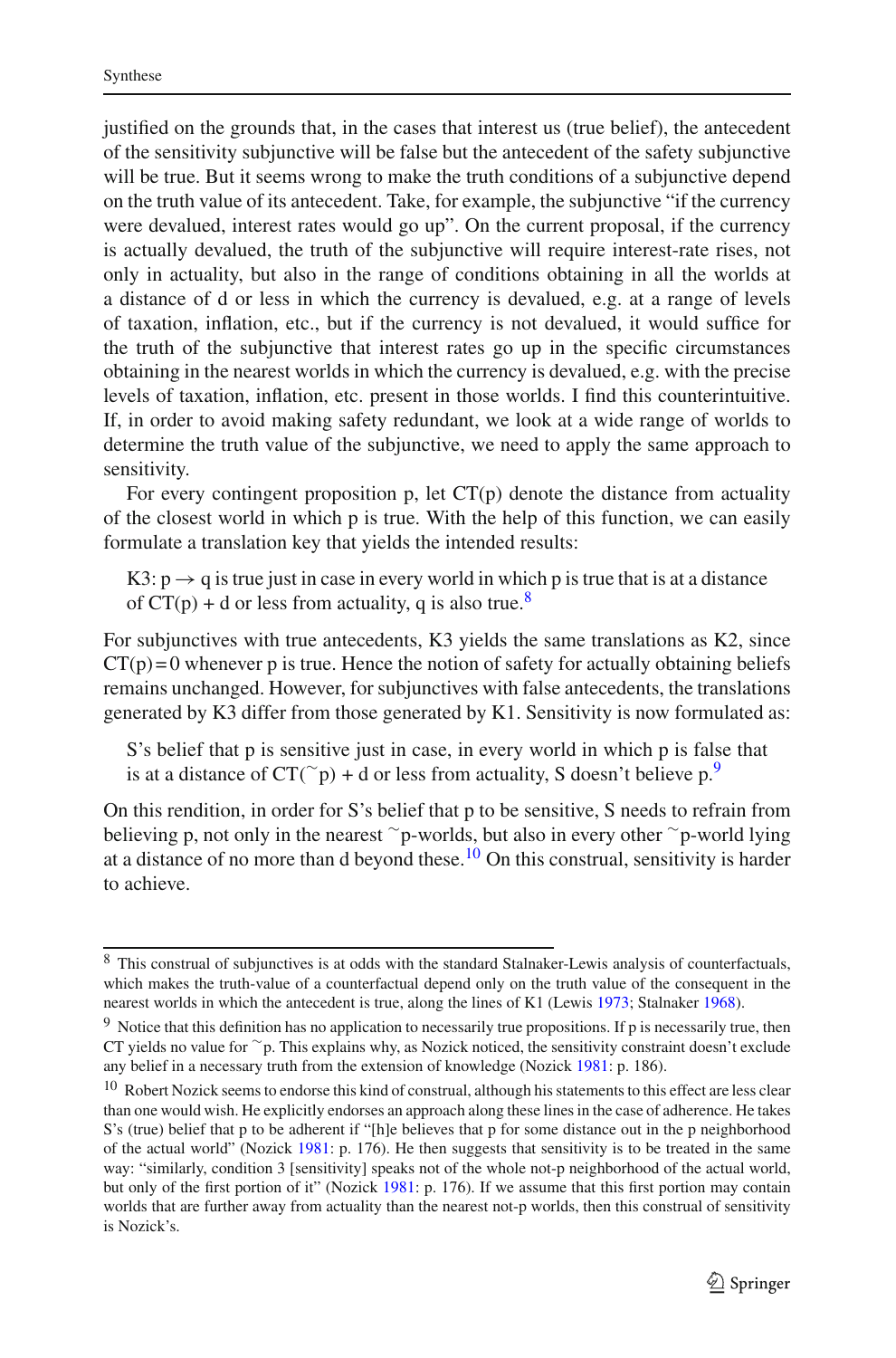I am claiming that this is the construal that we need to use in order to consider the relationship between safety and sensitivity.<sup>[11](#page-5-0)</sup> And on this construal, there is no scope for counterexamples to D1, since sensitivity is now strictly stronger than safety.

To see this, it will help if we see both sensitivity and safety as properties that rule out nearby possible worlds in which S falsely believes that p, i.e. worlds in which S believes that p but p doesn't obtain. Call these worlds *error worlds*. Both sensitivity and safety impose a lower bound on how close to actuality error worlds can be found. The only difference between the two properties is that, while the lower bound imposed by sensitivity may vary with the proposition believed, safety imposes a fixed lower bound—the same for every proposition. On the one hand, S's belief that p is sensitive just in case the nearest error world is at a distance greater than  $CT(p) + d$ . On the other hand, S's belief that p is safe just in case the nearest error world is at a distance greater than d.

On this way of looking at things, it's easy to see why sensitivity is stronger than safety. CT only yields non-negative values. Hence for any proposition p,  $CT(p) + d$ d. Therefore, if there are no error worlds at a distance of  $CT(p) + d$  or less, as sensitivity requires, there won't be any error worlds at a distance of d or less, as required for safety. We can conclude that every sensitive belief is also safe.

This puts paid to any hope of finding counterexamples to D1. These would have to be beliefs with the status of knowledge that are sensitive but not safe. There can't be any of these because every sensitive belief, with or without the status of knowledge, is also safe $12$ 

### **3 From safety to sensitivity**

Let's turn now to D2—the principle that every insensitive true belief that doesn't have the status of knowledge is also unsafe. Our question is whether there are counterexamples to this principle—safe but insensitive true beliefs to which we shouldn't accord the status of knowledge. I am going to argue that cases of this kind can be easily described. To see this, notice that what's required for the safety of a belief in a true proposition p changes drastically depending on whether or not CT*(*∼p*)* exceeds d. When  $CT(\gamma p) < d$ , S's doxastic dispositions have to be such that in the  $\gamma$ -worlds at a distance of d or less from actuality S doesn't believe p. If she did, there would be error worlds at a distance of d or less from actuality, and S's belief would be unsafe. However, when CT*(*∼p*) >* d, safety demands *nothing* of S's doxastic dispositions. If there are no ∼p-worlds at a distance of d or less from actuality, then a fortiori

<span id="page-5-0"></span> $11$  My claim here is that this is the best construal of the subjunctives that are widely used to formulate sensitivity and safety. However, as Sherrilyn Roush has shown, these notions can also be formulated in terms of conditional probabilities (Rous[h](#page-9-7) [2005\)](#page-9-7). I have defended this approach in (Zalabard[o](#page-9-8) [2012](#page-9-8)). For a discussion of the relationship between sensitivity and safety (and adherence) in the probabilistic setting, see (Zalabard[o](#page-9-8) [2012:](#page-9-8) pp. 115–118).

<span id="page-5-1"></span><sup>&</sup>lt;sup>12</sup> The outcome that matters for our purposes is that, on this score, safety is no worse than sensitivity. Every instance of knowledge that passes the sensitivity test will also pass the safety test. However, we have also established that safety is no better than sensitivity. Any true belief that shouldn't be accorded the status of knowledge but passes the sensitivity test will also pass the safety test.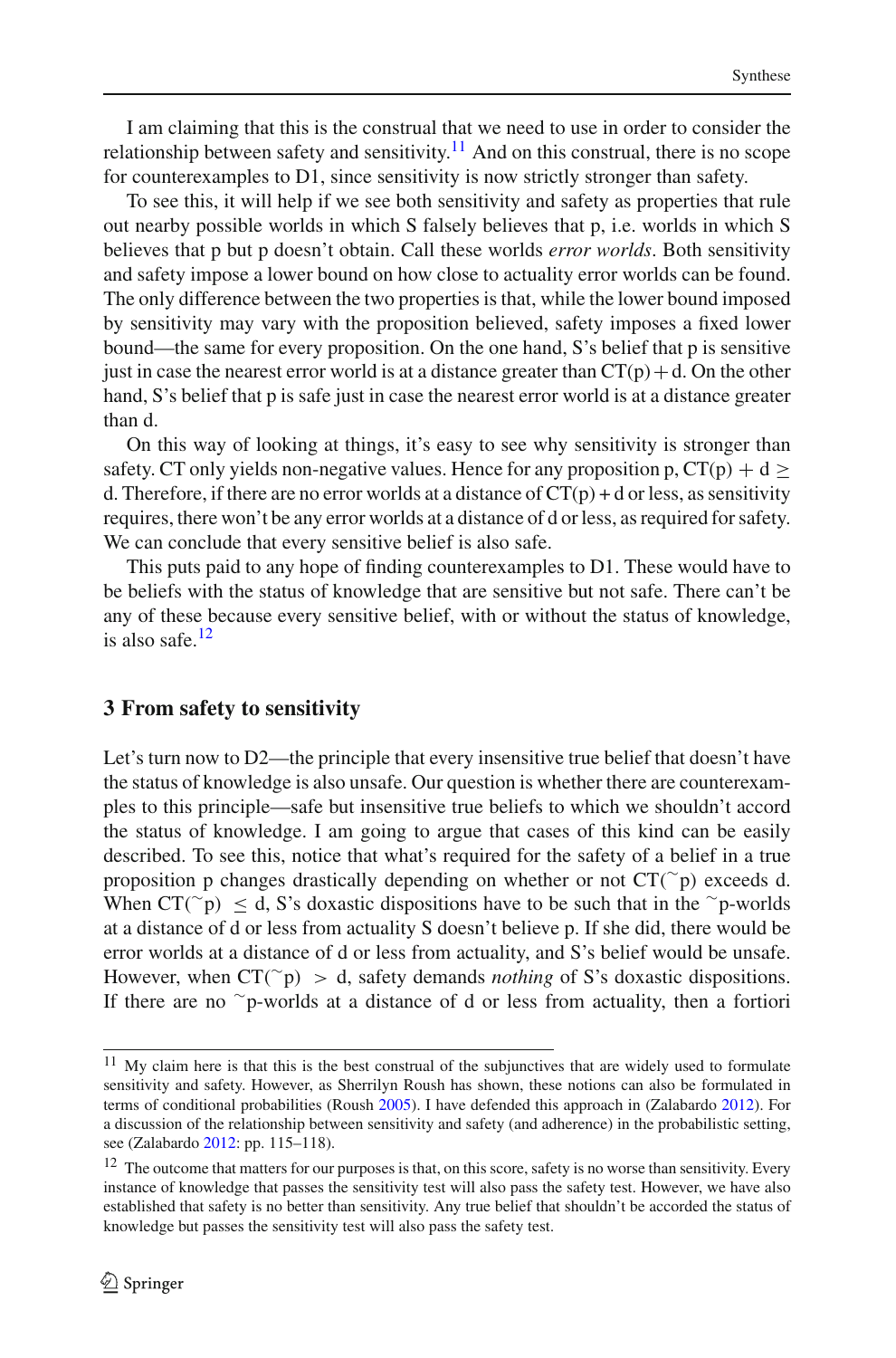there are no error worlds at a distance of d or less from actuality. Hence *any* belief in p will be safe, independently of the subject's doxastic dispositions with respect to p, and, specifically, independently of whether they render her belief sensitive.<sup>13</sup> For sensitivity, unlike safety, imposes demands on the subject's doxastic dispositions independently of the value of  $CT(\gamma p)$ . No matter how high this value might be, in order for S's belief in p to be sensitive, her doxastic dispositions vis à vis p will have to be such that they prevent belief in p in some worlds—i.e. the ∼p worlds at a distance from actuality of  $CT(\tilde{p}) + d$  or less.

Some consequences of this disparity are welcomed by Sosa. It is the reason why the sensitivity requirement excludes my belief in ~BIV from the extension of knowledge, but safety doesn't. The sheer distance from actuality of the nearest BIV-worlds beyond any plausible value we might set for d—means that my belief in ∼BIV—and indeed any belief in this proposition by an embodied subject in the kind of world we think we inhabit—will be safe, independently of my doxastic dispositions with respect to this proposition. Sensitivity, by contrast, imposes demands that are not met by my doxastic dispositions concerning ∼BIV. This is why replacing sensitivity with safety as a necessary condition for knowledge opens the possibility of adopting the Moorean response to the sceptical argument that Sosa recommends.

If, as Sosa maintains, I know I'm not a brain in a vat, this safe but insensitive belief of mine is not a counterexample to  $D2<sup>14</sup>$  I want to argue, however, that other safe but insensitive beliefs cannot be plausibly seen as instances of knowledge.

A counterexample to D2 would be a case in which a subject S believes a true proposition p and the following conditions obtain:

- 1. S doesn't know p
- 2. S's belief that p is not sensitive
- 3. S's belief that p is safe
- 4. S's belief that p doesn't exhibit any non-modal shortcoming that would exclude it from the extension of knowledge

A case of this kind would have to be excluded from the extension of knowledge by a necessary condition for the instantiation of the concept, and while the sensitivity condition would achieve this, the safety condition would fail to do so.

As we pointed out just now, a sufficient condition for S's belief that p to be safe is that  $CT(\sim p)$  is greater than d. Hence we will have a counterexample to D2 if we could find a case satisfying conditions 1, 2 and 4, above, as well as:

3\*. CT*(*∼p*) >* d

Sosa says very little about the extent of the d-sphere. All we know is that it includes worlds that could easily have been actual, and that it excludes BIV-worlds. Hence the only way we can be sure that a proposition p satisfies condition  $3*$  is if the nearest worlds in which it's false are no closer to actuality than BIV-worlds. But this is all we need to generate counterexamples to D2. Consider the following proposition:

<span id="page-6-0"></span><sup>13</sup> In (Zalabard[o](#page-9-9) [2009](#page-9-9)) I introduced the notion of *freedom from the risk of error*, which allows a gradual transition between the two ways of satisfying safety.

<span id="page-6-1"></span><sup>&</sup>lt;sup>14</sup> I agree with S[o](#page-9-8)sa on this point, but for different reasons. See (Zalabardo [2012:](#page-9-8) pp. 136–139).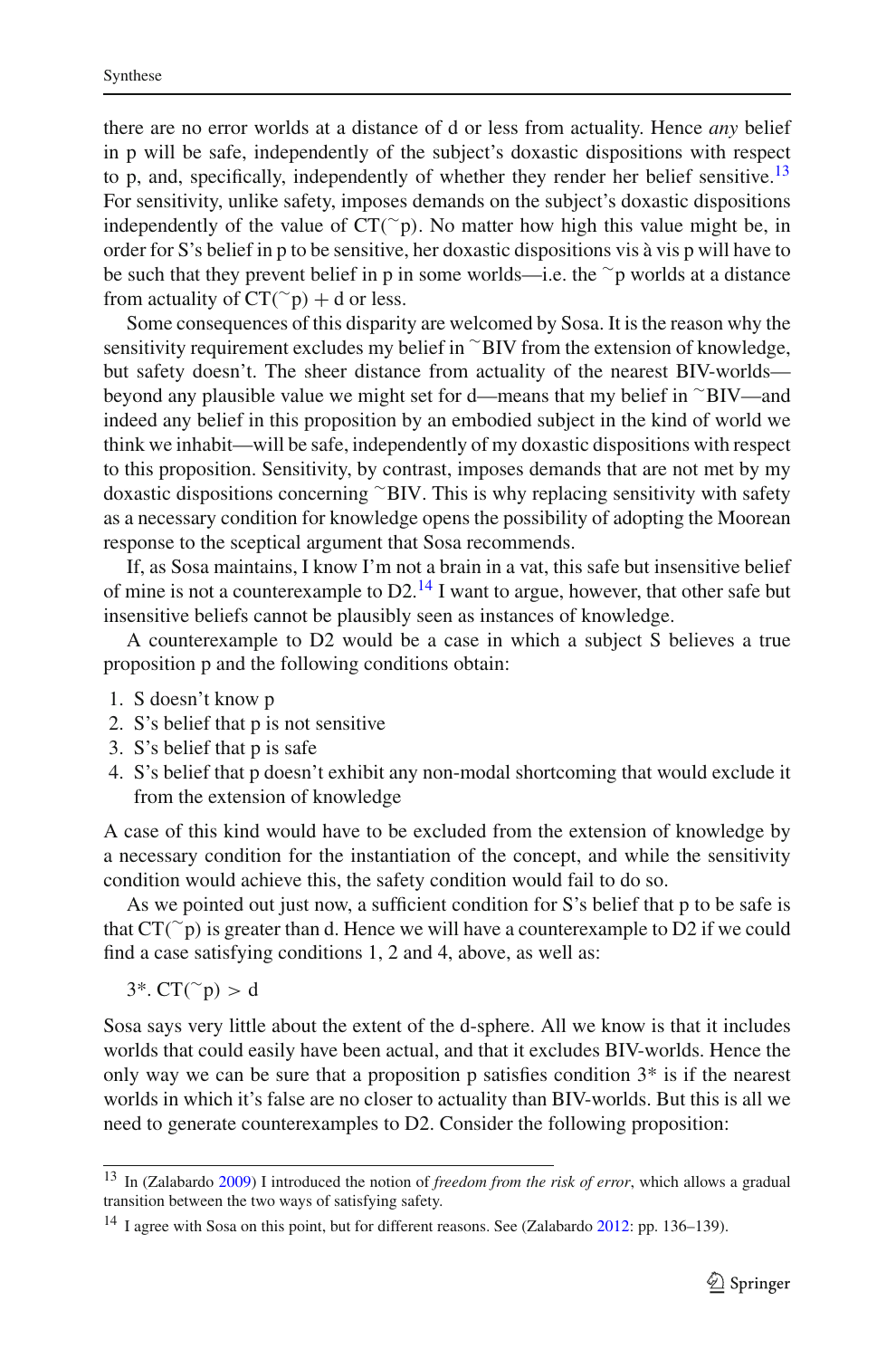BIV6: MI6 secretly keeps a collection of envatted brains, artificially stimulated to produce the experiences of normal embodied human beings.

Let's assume that BIV6 is false. I claim that it's not open to Sosa to deny that  $CT(BIV6)$ *>* d. The worlds in which MI6 keeps a collection of envatted brains are surely no closer to actuality than the worlds in which I am an envatted brain. The former are at least as different from the actual world as the latter, on any plausible measure if similarity. Of course some BIV-worlds are different from the actual world in pretty radical respects that are not matched by BIV6-worlds. However, there will also be BIV-worlds that are fairly similar to the actual world, except for the fact that brain envatment takes place. Presumably Sosa would want to place these BIV-worlds at a distance greater than d, since otherwise they wouldn't pass the safety test, and the switch from sensitivity to safety would be of limited help against the sceptic. But this difference from actuality is also present in BIV6-worlds. I can't see why the fact that in BIV-worlds I am the victim of this procedure should place these worlds further away than BIV6-worlds, in which others suffer this fate. It follows from this that any belief in ∼BIV6 will satisfy condition 3\* and a fortiori that it will be safe. Hence, in order to get a counterexample to D2 it will suffice to find a belief in ∼BIV6 that satisfies conditions 1, 2 and 4.

∼BIV6 is perfectly knowable. Someone with the right level of clearance will be able to know ∼BIV6. And even without this, someone with the right knowledge of what's technically possible in this area will be able to know ∼BIV6. It's even plausible to say that most of us know ∼BIV6 in this way: I know that MI6 doesn't keep envatted brains because it's technically impossible to do that. But does *everyone* who believes ∼BIV6 know this? I'm going to argue that this question should be answered in the negative.

Consider Roger, who believes ∼BIV6, but for slightly unorthodox reasons. Roger doesn't believe that brain envatment is technically impossible. In fact he believes it's a common occurrence, since he heard about Putnam's thought experiment and got the wrong end of the stick. However, he is convinced that MI6 doesn't engage in these activities, the reason is that he has a friend who tells him that he works for MI6 and is always prepared to answer his questions about the service. As it happens, Roger's friend is just a cleaner in the MI6 headquarters, with no access to any classified information, and gives random but coherent answers to Roger's questions, just to humour him. When Roger asked him if MI6 kept any envatted brains, he assured him that they didn't. It is on these grounds that Roger believes <sup>∼</sup>BIV6.[15](#page-7-0)

<span id="page-7-0"></span><sup>15</sup> Kelly Becker has deployed similar cases in support of his claim that the safety condition must be supplemented by process reliabilism. In his first case, John has the true belief that he is not in the Matrix, but the reason he believes this is that he hates Keanu Reeves (Becke[r](#page-9-10) [2007](#page-9-10): p. 73). In Becker's second case, Smith has the true belief that the Earth revolves around the sun because she is a sun worshiper (Becke[r](#page-9-10) [2007:](#page-9-10) p. 75). Both seem to be safe true beliefs that should be excluded from the extension of knowledge. However, Becker's cases, as they stand, cannot be invoked to undermine D2. As Becker explains, the safety theorist might try to invoke the need to relativize safety to methods in order to argue that John's belief is not safe. Alternatively, the safety theorist might concede that the belief is safe, but claim that it is excluded from the extension of knowledge by exhibiting the kind of non-modal shortcoming that D2 contemplates. Thus, for example, she might argue that beliefs are excluded from the extension of knowledge whenever a non-cognitive factor, such as John's hatred of Keanu Reeves, has played an important role in the formation of the belief, independently of the reliability of the process or the sensitivity or safety of the belief. The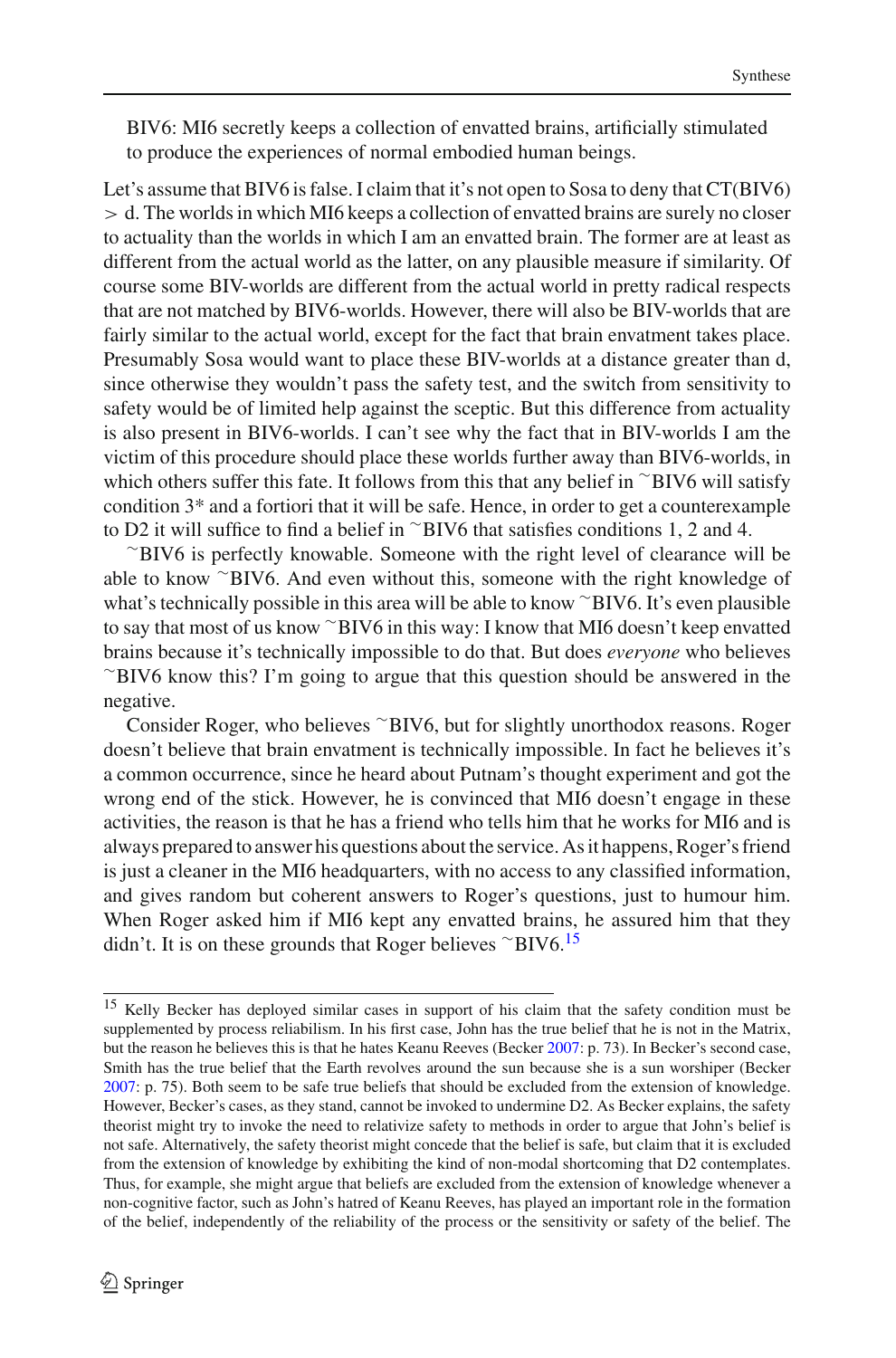It seems obvious to me that Roger's true belief in ∼BIV6 doesn't have the status of knowledge, and hence that it satisfies condition 1. Roger's friend's testimony about MI6 activities is not a source of knowledge, and Roger doesn't know any of the truths that he comes to believe on this basis. Hence Roger's true belief should be excluded from the extension of knowledge.

It doesn't seem plausible to expect that the exclusion will be effected by the kind of non-modal shortcoming contemplated in condition 4. We should be able to fill in the details of the case in such a way that Roger's belief satisfies any non-modal conditions that we might want to impose for testimonial knowledge. It follows that Roger's belief would have to be excluded from the extension of knowledge by the safety condition. However, the safety condition fails to achieve this, since Roger's belief, like any other belief in ∼BIV6, is safe. All that we need to show now, in order to have a counterexample to D2, is that the sensitivity condition succeeds where the safety condition fails—i.e. that Roger's belief is insensitive.

This can be easily shown. Consider the closest worlds (up to a distance of CT(BIV6) + d) in which MI6 does keep a collection of envatted brains. We can expect that in at least some of these worlds Roger's friend still tells him that MI6 doesn't keep envatted brains, and Roger still believes what his friend tells him. It follows that Roger's actual belief in ∼BIV6 is insensitive, as desired.

In sum, Roger's belief in ∼BIV6 is a safe but insensitive true belief to which we shouldn't accord the status of knowledge, although it doesn't exhibit any non-modal shortcomings. It follows that we have a counterexample to D2: some of the true beliefs that should be excluded from the extension of knowledge are excluded by the sensitivity condition but not by the safety condition. I conclude that Sosa's claim that safety dominates sensitivity should be rejected. Notice, however, that this is not an indictment of Sosa's safety-based account of knowledge. We have shown that safety cannot do by itself all the work that sensitivity can do in excluding from the extension of knowledge beliefs that shouldn't be there. But it is open to Sosa to claim that the job is done by safety in conjunction with other requirements, and his positive contributions to the analysis of knowledge appear to take this form.<sup>16</sup> My claim is much more limited. Sosa's overall account may well be able to exclude from the extension of knowledge all the beliefs that would be rightly excluded by the sensitivity requirement, but contrary

Footnote 15 continued

same approach might be used for Smith's sun worship. Notice, anyway, that as Becker describes Smith's case, it is irrelevant to D2, as Smith's belief is sensitive. In the nearest worlds in which the earth doesn't revolve around the sun, she doesn't believe that it does, since "worlds in which this is false are more distant than ones in which Smith even exists" (Becke[r](#page-9-10) [2007](#page-9-10): p. 75).

<span id="page-8-0"></span><sup>&</sup>lt;sup>16</sup> I'm not claiming either that sensitivity emerges victorious from the contest with safety. It may well be that the sensitivity condition gets the extension of knowledge wrong in ways that outweigh the kind of problem posed for the safety condition by beliefs like Roger's.